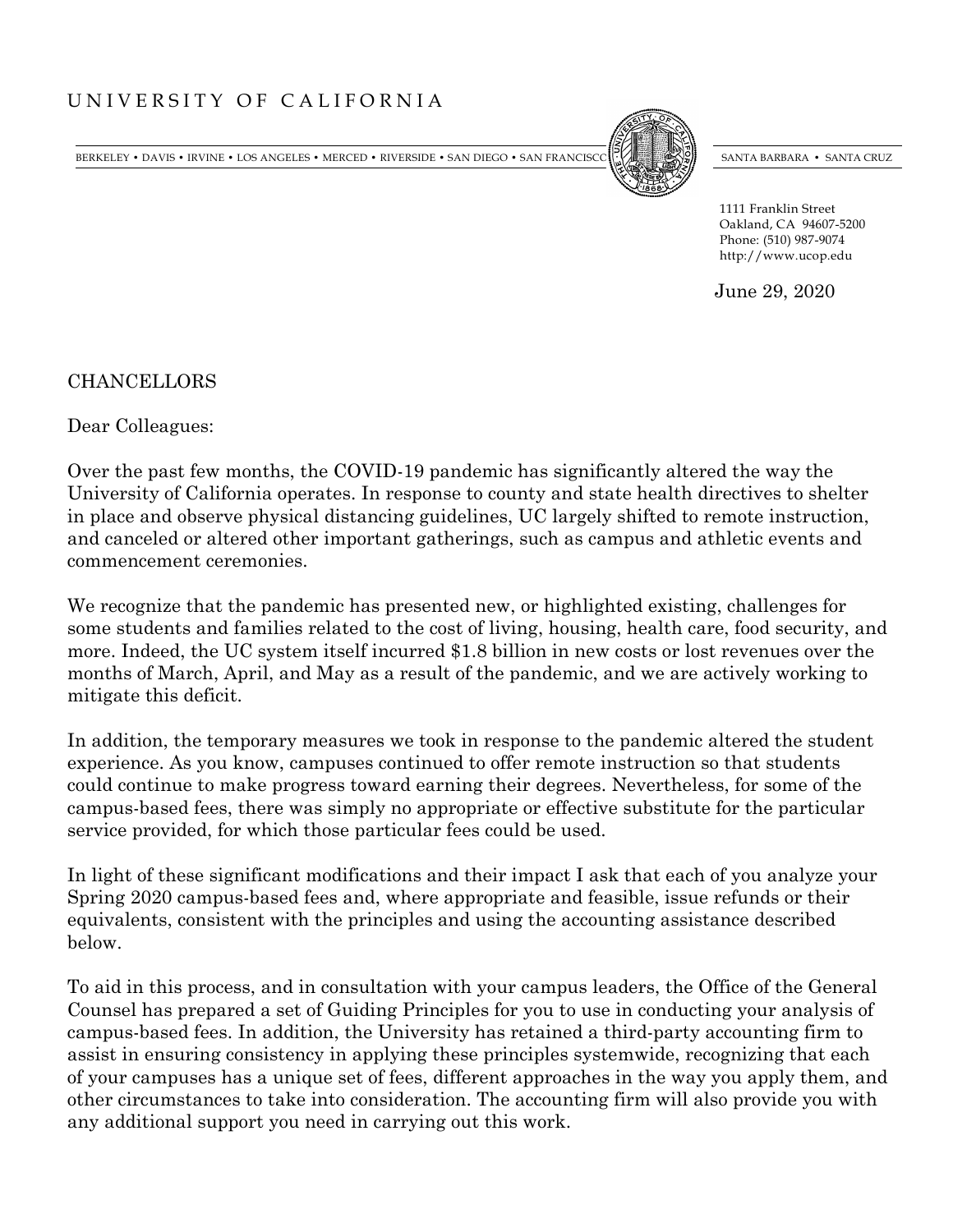Chancellors June 29, 2020 Page 2

I appreciate that this message is coming to you at a time when your campuses are already working diligently to respond to the pandemic and its associated operational and budgetary challenges. I want to express my gratitude for the flexibility, creativity, and patience you have shown thus far under such challenging circumstances. I thank you and your team in advance for your cooperation and responsiveness in facilitating these refunds, where appropriate, as we endeavor to be responsive to our students' feedback.

As you proceed, pursuant to Policies Applying to Campus Activities, Organizations, and Students (PACAOS) 13.20-30, campus leadership teams should consult with students (including student governments), the Academic Senate, and staff. It is important that this process include consultation with these groups and take their unique perspectives into consideration.

After this consultation process, you may move forward with enacting a policy under PACAOS 52 (and PACAOS 85), such as the following:

EMERGENCY CAMPUS REGULATION UNDER PACAOS 52 and 85: The UC[campus] implementing regulation for reducing mandatory campus based fees due to COVID-19 is as follows: refund all net fees unexpended and unencumbered due to COVID-19 for Spring 2020 quarter [or second half of Spring 2020 semester] under the guidance of the UCOP Office of Budget, Analysis and Planning and the University's retained third-party accounting firm.

This implementing regulation has been vetted by UC Legal and UCOP and has been approved pursuant to PACAOS 13.40.

Thank you again for your leadership and partnership in this difficult time. Please direct any questions to Interim Executive Vice President – Chief Financial Officer Paul Jenny or to your chief campus counsel.

Yours very truly,

gat Aptitud

 $\mathcal{J}_{\text{Janet Napolitano}}$ President

Attachment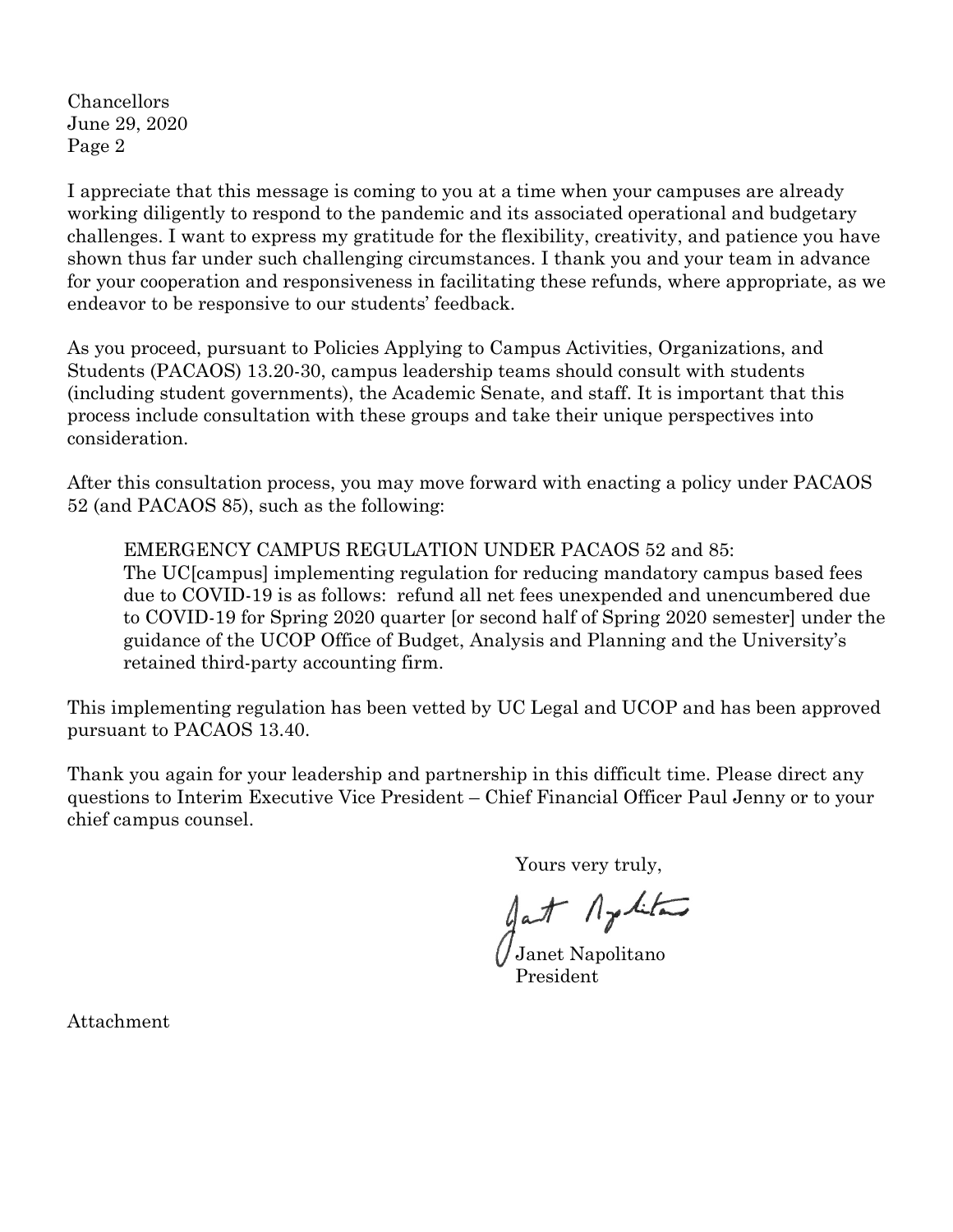Chancellors June 29, 2020 Page 3

cc: Provost and Executive Vice President – Academic Affairs Brown Interim Executive Vice President – Chief Financial Officer Jenny General Counsel and Vice President Robinson Chief of Staff to President and Chief Policy Advisor to President Kao Vice President – Diversity and Engagement/Interim Vice President – Student Affairs Gullatt Associate Vice President – Budget Analysis and Planning Alcocer Acting Director – Student Policies and Governance Heng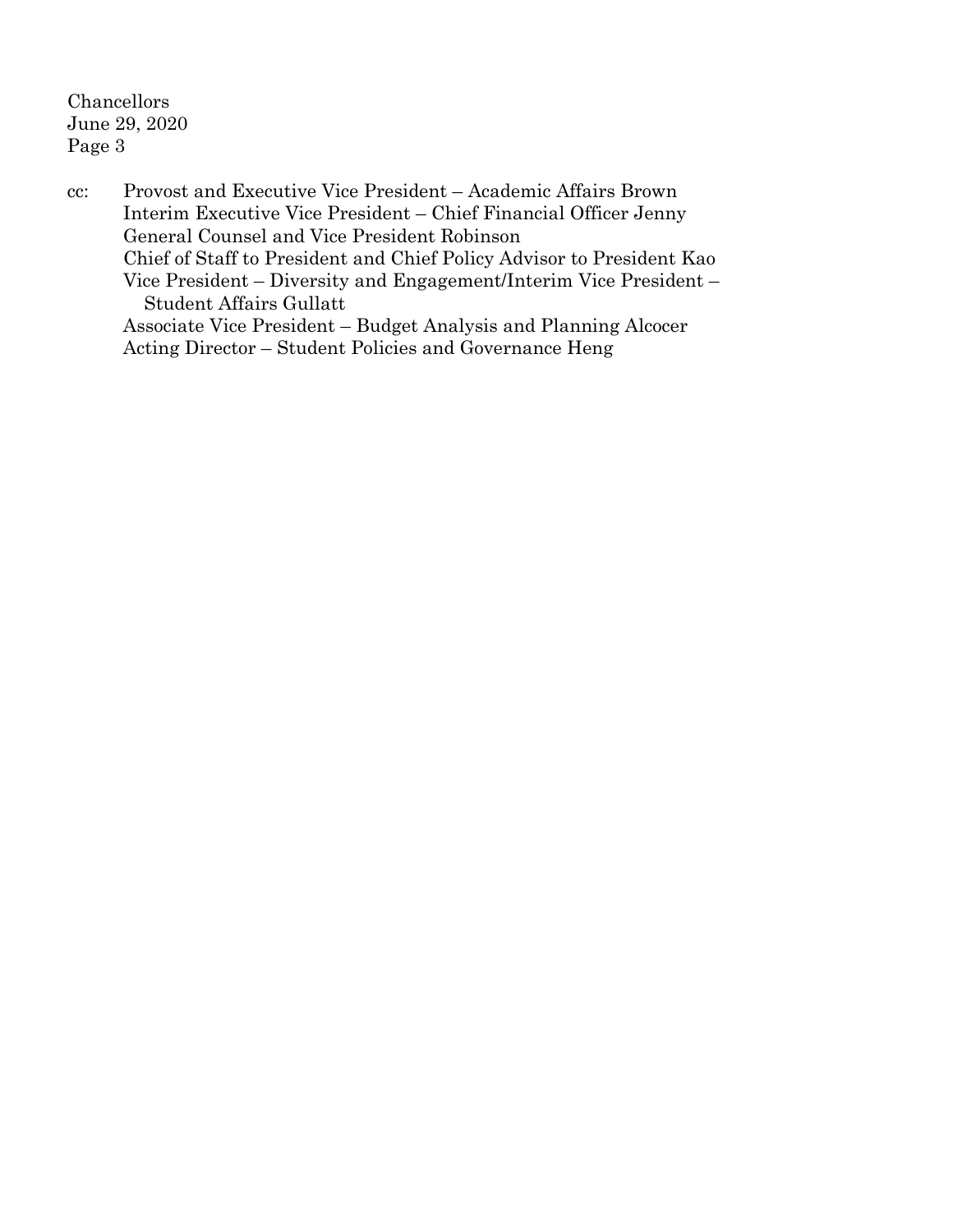## <sup>U</sup>**Guiding Principles for Analysis of Campus-Based Fees for Spring Quarter/Semester 2020 Due to COVID-19**

## **A. Process for Analyzing Campus-Based Fees:**

- 1. Specific Contract Language re: Retaining Fees: Is there language in the "contract" (e.g., referendum) or relevant policy governing the fee that precludes issuance of a refund? Are there any provisions that expressly permit a refund? Remember that the "contract" can be a formal writing or a communication to the students by the administration about the fee. Likewise, there may be a contractual condition precedent to allowance of a refund (e.g., approval by Student Government).
	- a. If there is express language in the "contract" precluding issuance of a refund, no refund shall issue.
	- b. If there is no express language precluding issuance of a refund, then go to subsection A.2 immediately below.
- 2. Specific Contract Language re: Nature of the Campus Fee: Does the contract indicate that the fee is to be applied solely to longer-term, ongoing expenditures, such as for construction, debt financing, or ongoing upkeep of a facility?
	- a. To the extent the fee is intended solely for such long-term or ongoing expenditures, then no refund will issue.
	- b. To the extent the fee is not intended solely for such long-term or ongoing expenditures, then, proceed to subsection A.3. (Compliance with "Contractual" Obligations).
- 3. Compliance with "Contractual" Obligations: Has the fee been used completely for the purpose for which it was intended under the contract?
	- a. If the fee has been used completely for the purpose for which it was intended under the contract, no refund shall issue.
	- b. If the fee has not been used completely for the purpose for which it was intended under the contract, proceed to subsection A.4 (Unexpended Funds Analysis) below.
- 4. Principles for Unexpended Funds Analysis:
	- a. *Actual Savings*: Fees will be returned where the campus can identify specific net unexpended fees resulting from the COVID-19 pandemic response tied to specific campus-based fees, subject to any carryover per subsection  $4(f)$   $4(g)^{1}$ . below. Net unexpended fees shall be generally calculated by fee revenue, less expenses, less appropriate additional carryover/reserve amounts, taking into account the other principles in this subsection A.4. If there are no actual net unexpended fees, then no refund shall issue. Examples of items that might drive unexpended fees could include reduced utility usage or undergraduate student or non-career staff salary savings. If there are additional costs (e.g., costs associated with additional security, remote environment, or other

<sup>&</sup>lt;sup>1</sup> Corrected on  $3/24/2021$  to refer to relevant subsection.